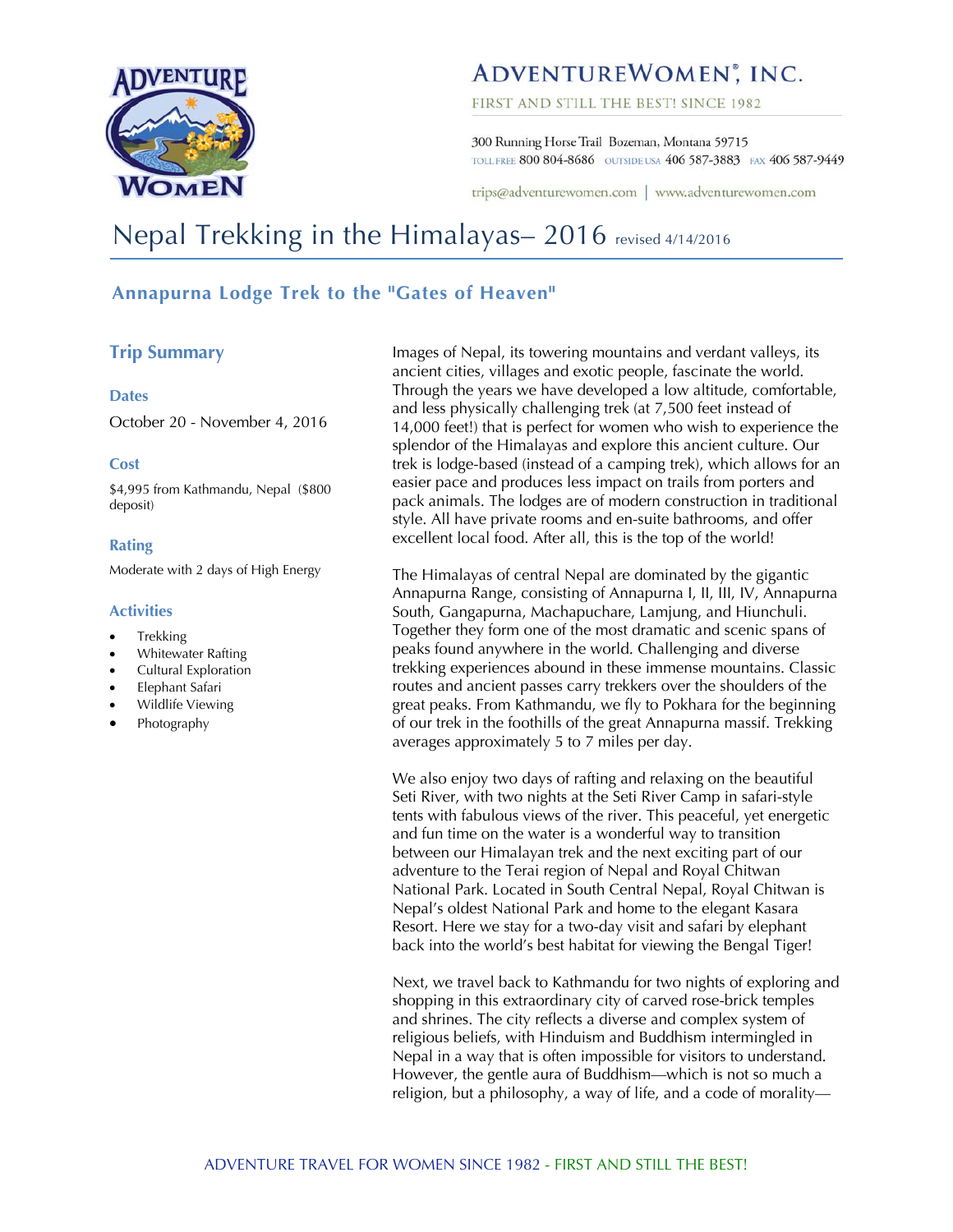pervades the city. From ancient Buddhist stupas (temples) and monasteries, Buddha's eyes look out in four directions, colorful prayer flags cast their mantras into the breeze, and pilgrims walk clockwise around the stupa while spinning prayer wheels set around its base. Throughout our time in Nepal, you gain a better understanding of the diverse mix of cultures and ethnic groups that make up this fascinating country.

October-November, the start of the dry season, is in many ways the best time of year to visit Nepal. The weather is balmy, the air is clean, visibility is perfect, and the country is lush following the monsoon.

# **Main Attractions**

- Experience Nepal hiking amidst the splendor of the Himalayas and the Nepalese ancient culture on a low-altitude (7,500 feet) Nepal trekking vacation in the spectacular Annapurna region, with porters to carry your gear.
- Enjoy wildlife viewing and 2 nights in Royal Chitwan National Park.
- Safari by elephant into the world's best habitat for viewing the Bengal Tiger!
- Raft the beautiful Seti River and stay in safari-style tents at the Seti River Camp.
- Take an optional scenic flightseeing tour around Mount Everest.
- Stay in comfortable traditional-style lodges on trek, with solar-heated showers, flush toilets, and electricity.
- Explore Kathmandu's ancient city of Bhaktapur and the Buddhist Temple Complex of Boudhanath.

# **What's Included:**

- Internal air flights from Kathmandu to Pokhara, for the beginning of our trek, and from Chitwan to Kathmandu at the end of our trip.
- All land transfers in Nepal throughout our trip.
- All lodging is in twin-bedded, double-occupancy rooms with private baths.
- 3 night's accommodations at the 5-star Yak and Yeti Hotel in Kathmandu, including breakfast.
- 5 night's accommodations in lodges during our trek including solar heated showers, flush toilets, and electricity.
- 1 night's lodging at the deluxe Mount Kailash Resort Hotel in Pokhara.
- All meals, purified drinking water, and all local beverages while on trek (in the lodges and river rafting camp). Meals also included for our stay in Pokhara.
- A comprehensive First Aid pack, carried by our guide.
- Services of a qualified guide, local guides, porters, and an AdventureWomen Associate.
- Loan of trek duffel for 5 day trek, and another trek duffel for our raft trip and Chitwan, plus loan of day pack, rain gear, and walking sticks while on trek. Complimentary water bottle and sun hat are supplied.
- While on trek and in the lodges, the following is provided and on loan with your room each night, for each participant: down jacket, wool hat, and gloves.
- 2 days, 2 nights rafting on the Seti River, including all meals, equipment, and local beverages.
- 2 night's accommodations at the Seti Riverbank Safari Camp.
- 2 night's accommodations at Kasara Resort, in Royal Chitwan National Park, including all meals, activities, and elephant rides.
- Sightseeing in Kathmandu.
- Kathmandu departure taxes.
- All permits.

# **What's Not Included:**

Round-trip airfare to Kathmandu.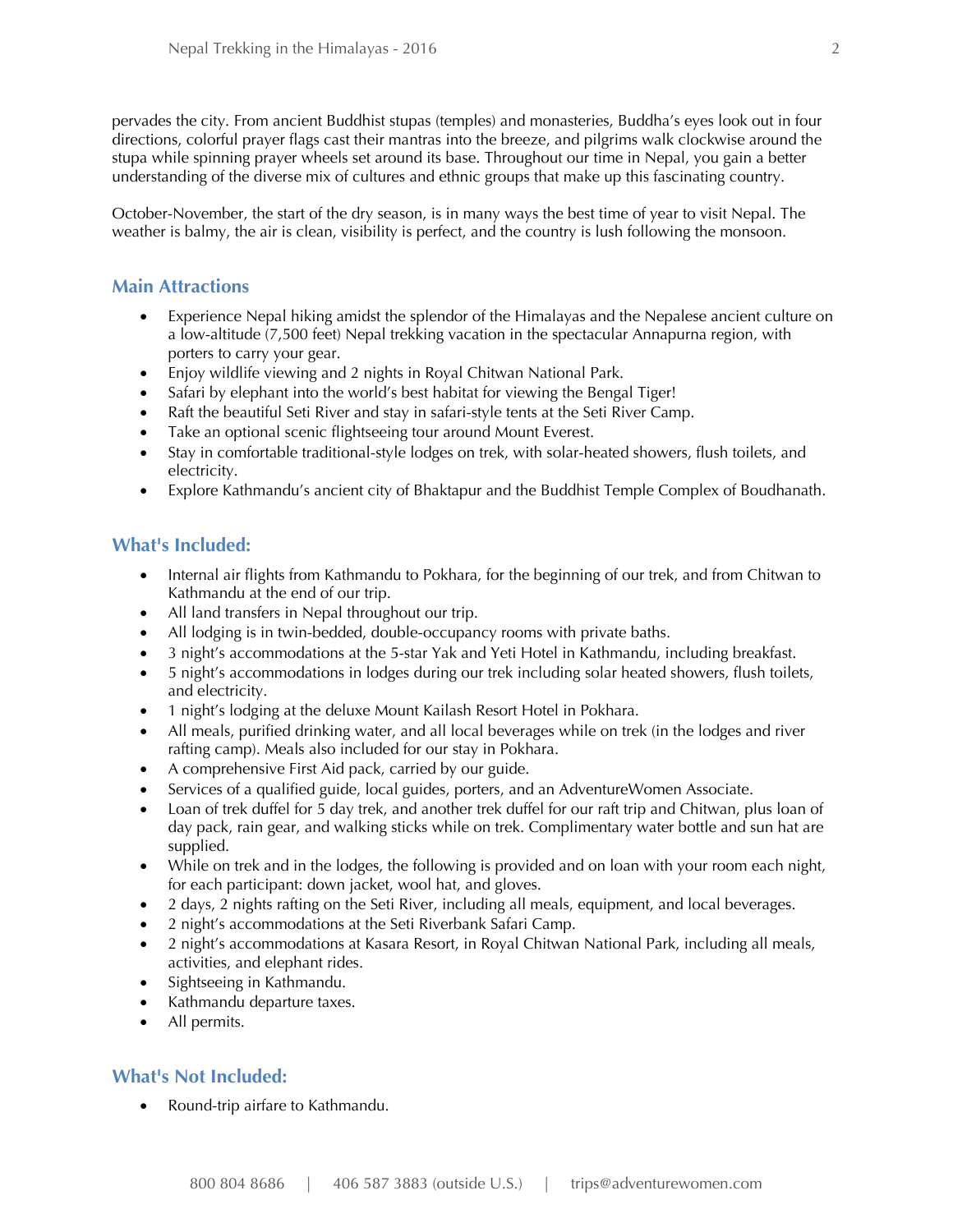- Airport transfers if arriving on flights different from the main group.
- Some meals in Kathmandu and a 10% tip in any restaurants where the group meals are not included (please see itinerary).
- Visa (14 day visa, \$25 as of November 2015)
- Gratuities. Tipping guidelines for our trek are provided at the trek briefing by your AdventureWomen Associate, but the suggested amount you should be prepared to tip during the trip is as follows:
	- o porters for the trek portion: \$50 per person;
	- o Nepali head guide (who is with the group for the entire trip): \$80 per person;
	- o If there is an assistant guide, \$20 per person;
	- o raft guides and staff (for the Seti River portion): \$10 per person;
	- o naturalist-guide (Chitwan portion): \$10 per person;
	- o Kathmandu sightseeing guide: \$5 per person
	- o miscellaneous drivers (during days when you have a driver): \$1 \$2 per person, depending on the amount of driving;
	- o donations to school children who dance at the lodges, and to any women's groups that your Nepali head guide might suggest: \$30 - \$50 per person.
	- o Tips to bellboys at hotels (if you choose to not carry your own bag): \$1 per bag.
	- $\circ$  All totaled, you should be prepared to tip about \$220 \$250 during your entire trip. There are so many wonderful people who will be supporting you to make this adventure a fantastic and once-in-a-lifetime experience.
- Optional scenic Everest flight while in Kathmandu (approximately \$220 as of November 2015) Paid in US Dollars cash, at the beginning of the trip while in Kathmandu.

# **Trekking Conditions and Physical Condition Required**

#### *Please read carefully!*

#### *YOU MUST BE IN EXCELLENT PHYSICAL CONDITION FOR THIS TREK!*

Our trekking itinerary is rated as moderately difficult with some high energy.

This means that you will be hiking 5–7 miles per day in a landscape that ranges from rolling hills to steeper and more rugged terrain.

Anyone in very good hiking condition will find this trek both challenging and enjoyable. You should be able to accomplish it at your own pace with the support of your porters and an enthusiastic group.

While trekking on this trip is not extremely strenuous, you must be fit and in excellent health, as medical facilities are generally unavailable in trekking areas. The ups (and especially the "downs") are difficult on anyone with knee problems, so **you should not come on this trip if you have bad knees**. Most of the trail is made up of rock steps, and uneven ones at that! While a considerable amount of the trek is downhill, this can be as physically demanding as walking uphill.

The altitude in Kathmandu is 4,500 feet; our trek is between 3,500 and 7,500 feet, so altitude sickness is not a problem. However, almost everyone suffers some shortness of breath on uphill sections, and there is one day of steep downhill rated "high energy".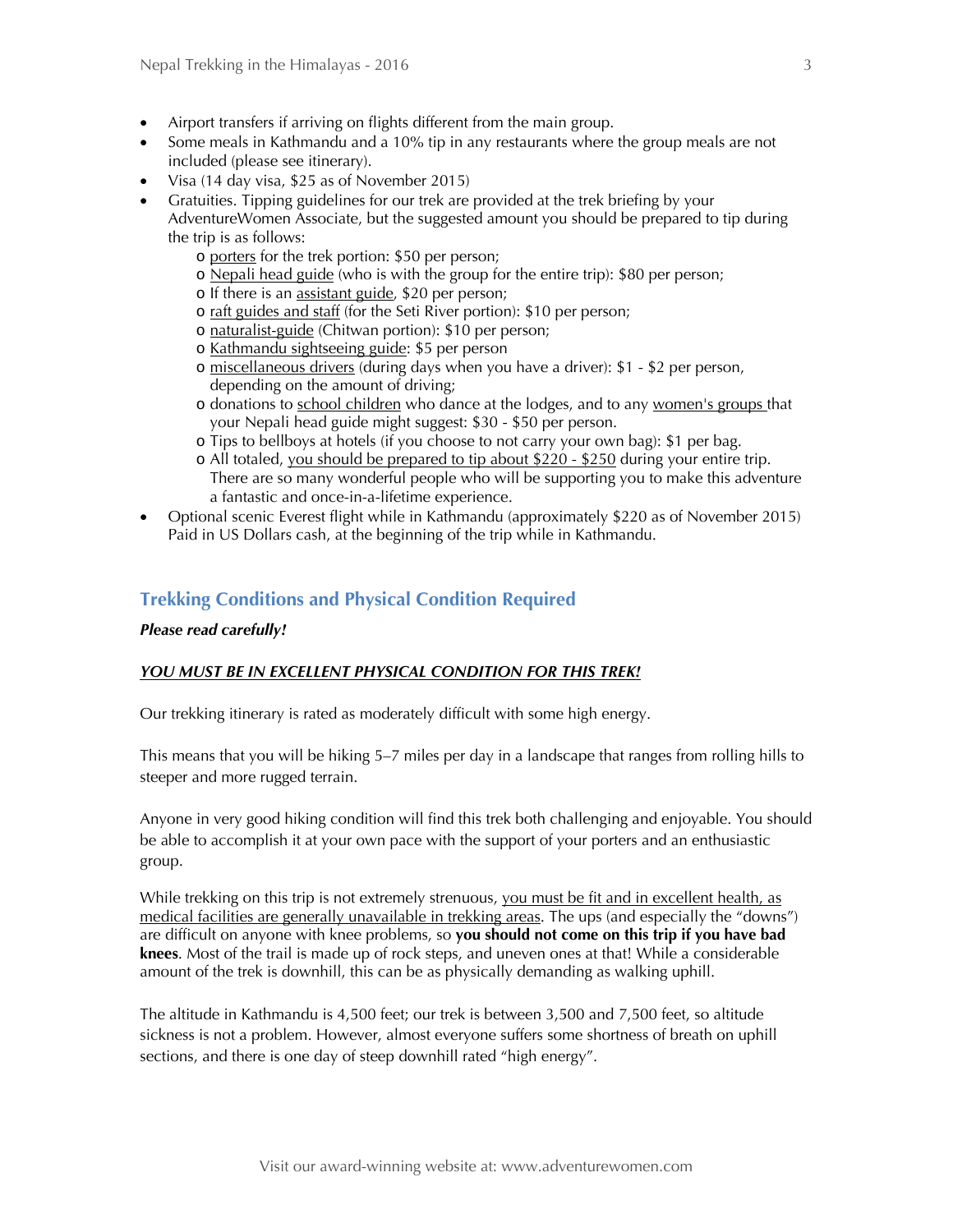Each morning, after an early breakfast, we set out at about 8:00 a.m., stopping mid-morning for snacks. We then continue trekking until we stop for lunch around midday. The trails are winding and well worn but are generally in good condition. Along the way there is plenty of time to explore the countryside and photograph the breathtaking Himalayan backdrop. After lunch, we continue to our overnight accommodations, arriving around 3:00 p.m.

*IMPORTANT! Being in excellent physical condition for this trip is essential to your enjoyment as well as to your personal safety and the safety of the group. Although it is not necessary that you have extensive hiking* **experience***, it IS necessary that you are in*  excellent hiking condition*. We recommend, with your doctor's permission, that you begin "training" for this adventure. A MINIMUM OF THREE MONTHS prior to departure. Step classes, stairclimbing, or walking or jogging on an incline will help prepare you for the hills.* 

*If you need help with your training, visit www.fitfortrips.com/adventurewomen.aspx. They can design a trip-specific fitness program and conditioning routine for you, based on your physical capabilities and the activity rating of the trip. Being in great shape will let you get the most enjoyment out of your adventure.* 

*Although challenging, the trek will reward you for your efforts!*

#### **Travel Documents and Health Insurance**

Citizens of the United States must possess a valid passport and Nepal visa. Your passport must be valid 6 months beyond your intended stay in Nepal, and you need to have a minimum of 2 blank visa pages left in your passport.

You can obtain your visa prior to departing the United States, or get your visa on arrival at the airport in Kathmandu, Nepal (the easiest way). The cost of a visa on arrival is \$25 U.S. for a 15-day entry and \$40 U.S. for a 30-day entry. You need to bring 2 extra passport-size photographs for your visa and 2 for trek permits which are obtained in Nepal by our outfitters. It is also a good idea to take an additional 2 extra passport photographs along with you, in case your passport is lost or stolen. All totaled, you should bring 6 extra passport photographs with you.

**You MUST have your own health insurance**, and not have any physical problems or conditions that would be adversely affected by walking at higher altitudes and the rigors of international travel.

There are no required immunizations for travel to Nepal, but you are encouraged to check with your physician or travel immunization center. Although malaria does not exist at our trekking altitudes, it is probably best to consult your physician about malarial medications for our time in Chitwan National Park. Gamma globulin (for hepatitis) and tetanus are often suggested too.

If for any reason a person must be evacuated, a helicopter will be summoned and the injured or ill person will be taken to Kathmandu. If necessary, an onward international medical flight will be arranged. **Be sure your insurance policy will cover you in such a situation, unlikely as it may seem. Any medical evacuation by helicopter must be paid for by the person needing the flight, prior to departure from Kathmandu.** We recommend the Worldwide Trip Protector plan by Travel Insured.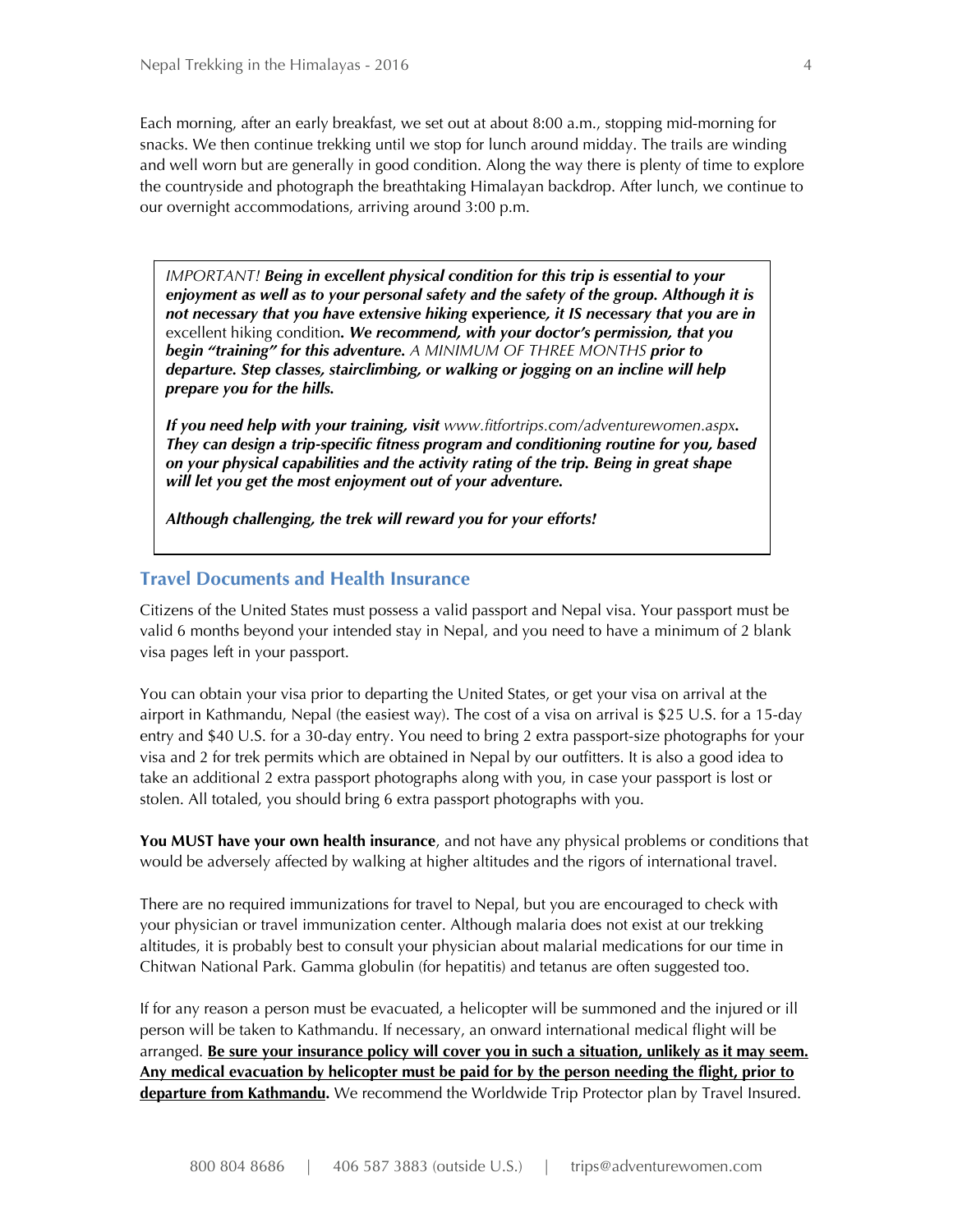This policy has \$50,000 of Emergency Medical Transportation/ Evacuation included. We will send a brochure in your registration packet, or you can apply online on our website.

### **How To Register**

**First**, call (800-804-8686) or email (trips@adventurewomen.com) the AdventureWomen office to determine space availability. As a courtesy, we will hold your space for 5 days while you are completing the registration process, and making personal and travel arrangements.

**Next**, complete and sign the Trip Registration and International Passenger Information forms on our Web site by clicking "Sign Up for this Trip" on the trip page. We can also fax or email them to you. Include, with your forms, the required deposit that can be made by credit card (Visa, MasterCard, or Discover), personal check, money order, or cashier's check. You can also give us your credit card number over the phone. Once we receive **your deposit and BOTH forms**, we will mail you a trip confirmation/information packet verifying your registration.

# **Traveling to Nepal: Arrival and Departure**

You must arrive at the airport in Kathmandu by 2pm on Saturday, October 22nd. Your private escort meets you at the airport and transfers you to the 5-star Hotel Yak and Yeti. You will meet your AdventureWomen Associate and our Nepal trip leader in the lobby at 4pm.

You are free to depart Kathmandu any time on **Friday, November 4th**. Based on departure times, you are transferred back to the airport for departing flights.

#### **Pre and Post Nights in Kathmandu**

**If you plan to arrive into Kathmandu a day or two early (or stay later),** the easiest way to do this is let us know and we can make your reservations at the Yak & Yeti Hotel. We will also coordinate your airport transfers. The approximate cost for a room is \$175 (as of August 2015.) Payment can be made on arrival in Kathmandu to our outfitter by cash or credit card. If paying by credit card, please note that a 3.5% charge will be added to your total bill.

You can make your own arrangements at the Yak & Yeti Hotel or elsewhere. If you choose to make your own arrangements, please let us know where you will be staying plus your airline schedule, so we can coordinate your airport transfers.

# **Making Travel Arrangements to Nepal**

### **We suggest you book your air reservations with our travel consultant soon after registering for this trip!**

On this AdventureWomen NEPAL TREK, airfare to Kathmandu is not included in the total trip price. However, in order to facilitate group arrivals and departures based on the dates and times that our trip begins and ends, we ask that you work directly with our travel consultants at Travel Café to make your travel arrangements. After booking your trip, please contact Ciretta at Travel Café, in Bozeman, Montana, to discuss your air options for getting to Kathmandu, from either the west coast or the east coast.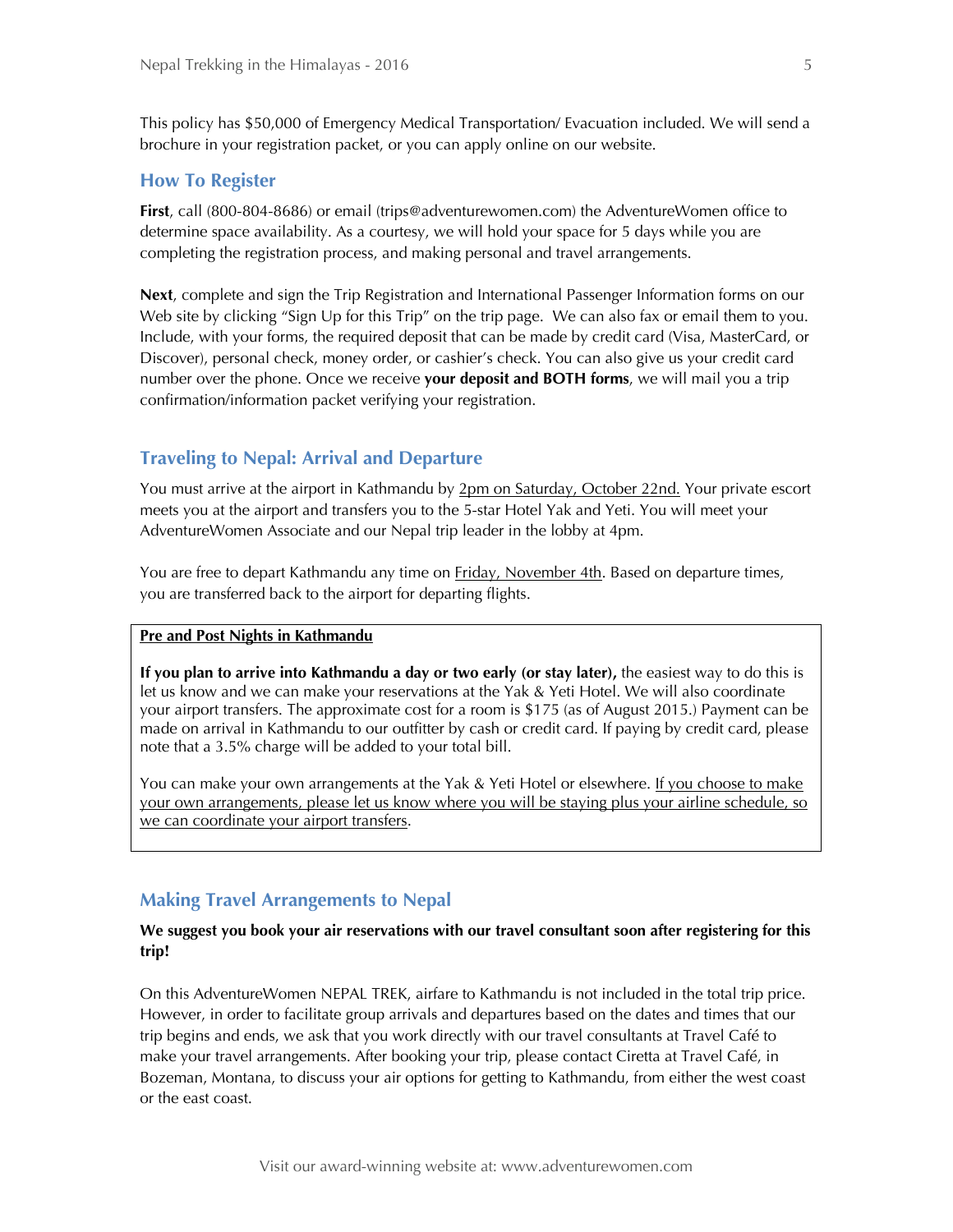# *THE EARLIER YOU ARRANGE YOUR AIR SCHEDULE, THE MORE OPTIONS YOU WILL HAVE!*

Based on past participants who have flown through India, and the problems that they encountered, we suggest that even if you live on the east coast, you fly from the west coast (Los Angeles, Seattle, or San Francisco) to Bangkok OR talk to Ciretta about flying from the east coast.

# **1-800-247-3538 OR FAX 1-406-586-1959 email: ciretta@travelcafeonline.com CANADIAN RESIDENTS, please call 406-587-1188**

When calling, please identify yourself as an AdventureWomen traveler. If you leave a message on Ciretta's voicemail, she will return your call promptly. She will be happy to discuss your travel plans and help you decide when to purchase your ticket for the best rate. If you purchase your ticket through her, she can also help you with hotels and other arrangements, should you want to come early, or extend your trip. If you do not purchase your ticket through Travel Café, you are responsible for making your own arrangements for hotels, rental cars, trip extensions, transfers, etc.

# **Liability Form and Final Payment**

Part of what ADVENTUREWOMEN, INC. hopes to foster is the taking of more self-responsibility for our own lives, health, and safety. Please read the LIABILITY FORM carefully, return it with the remainder of your balance due by **JULY 23, 2016**.

# **Cancellations and Refunds**

Notification of cancellations must be received in writing. Full payment is due 90 days prior to departure date, and 50% of the registration deposit is non-refundable.

For cancellations received 60-89 days prior to the trip departure date: 50% of the total trip cost is non-refundable. For cancellations received 1-59 days prior to the trip departure date: 100% of the total trip cost is non-refundable.

You are highly encouraged to purchase trip cancellation insurance to cover emergency situations. A brochure will be sent to you in your registration packet.

#### **Switching Trips**

Before your final balance due date, you may change your deposit to another trip within the same calendar year by paying a  $$75$  fee to switch. You may not switch your deposit to a trip in another calendar year.

# **No Smoking Policy**

Beginning in 1995, our trips became smoke free. Please note that there will be no smoking by any participants on AdventureWomen vacations.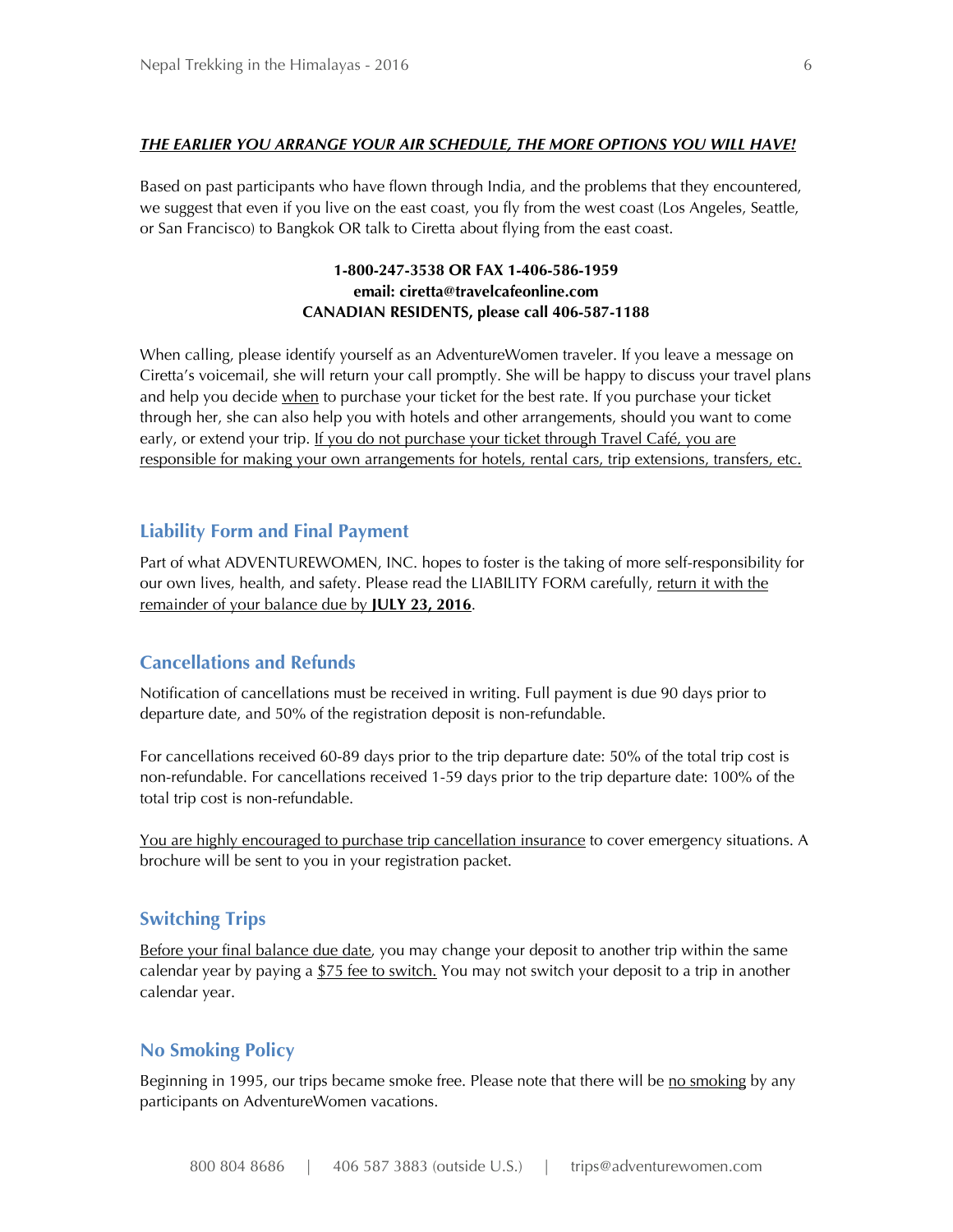# **Trip Itinerary**

# **DAYS 1-2**

#### **Thursday - Friday, October 20 and 21, 2016 USA to Bangkok or Delhi**

If you are flying from the west coast of the U.S., you will depart on October 22. Losing one day due to crossing the International Date Line, you arrive in Bangkok late October 23 or early October 24. **Meals Aloft**

#### **DAY 3**

#### **Saturday, October 22 Arrive into Kathmandu, Nepal**

You must arrive today at the airport in Kathmandu by 2 p.m. After picking up your luggage and exiting customs, look for someone holding a sign with your name on it. Your private escort meets you at the airport and transfers you to the 5-star Hotel Yak and Yeti, our accommodation for tonight, and for two nights after our return to Kathmandu at the end of our trip.

This afternoon at 4 p.m. you meet your AdventureWomen Associate and our Nepal trip leader in the lobby of the Yak and Yeti Hotel. You then receive a full briefing on our adventure. We are issued our trek duffel bags and are told how to pack for the trek.

Dinner is on your own tonight in one of the terrific local restaurants, or in the hotel. Then it is early to bed after our long journey to Nepal.

#### Overnight at **Hotel Yak and Yeti**

www.yakandyeti.com

Hotel Yak and Yeti is a premier 5-star deluxe oasis in the heart of Kathmandu, Nepal. Modern day sophistication greets cultural heritage in the ample grounds of the 100-year-old palace and newly designed structure of the hotel. Find refuge among antique fountains, gilded temples, and emerald gardens as you remain just moments away from all the shops and adventure of the Kathmandu city, located at Durbar Marg, Kathmandu, Nepal.

The restored 19th-century palace houses two restaurants, several grand banquet halls, and the Casino Royale. In the lobby, granite floors, carved wood pillars, and gleaming brass and copper provide a suitably exotic feel, and through a wall of glass you can see the hotel's extensive gardens. All of the guest rooms are comfortable and nicely equipped to give a feeling of being home while away from home. It is THE place to stay in Kathmandu!

#### **DAY 4**

#### **Sunday, October 23**

# **Fly from Kathmandu to Pokhara. Trek to Birethanti**

This morning we fly to Pokhara (3300 ft.), the rural capital of Western Nepal. On arrival we are briefed at our outfitter's head office, then depart with our guides and porters for the 1 hour transfer by road to the trek starting point.

Our first day's trek follows a ridgeline in the lower foothills of the Annapurnas, with surrounding views of the Pokhara Valley. The route then drops to the Modi River Valley, home to Santuary Lodge and our first night's stay.

The lodge has stunning views of the sacred and unclimbed "Fishtail Mountain," or Machhapuchhre, as it is locally known. We have a picnic lunch in the village of Chandrakot before continuing our trek to the Lodge, arriving in time for afternoon tea.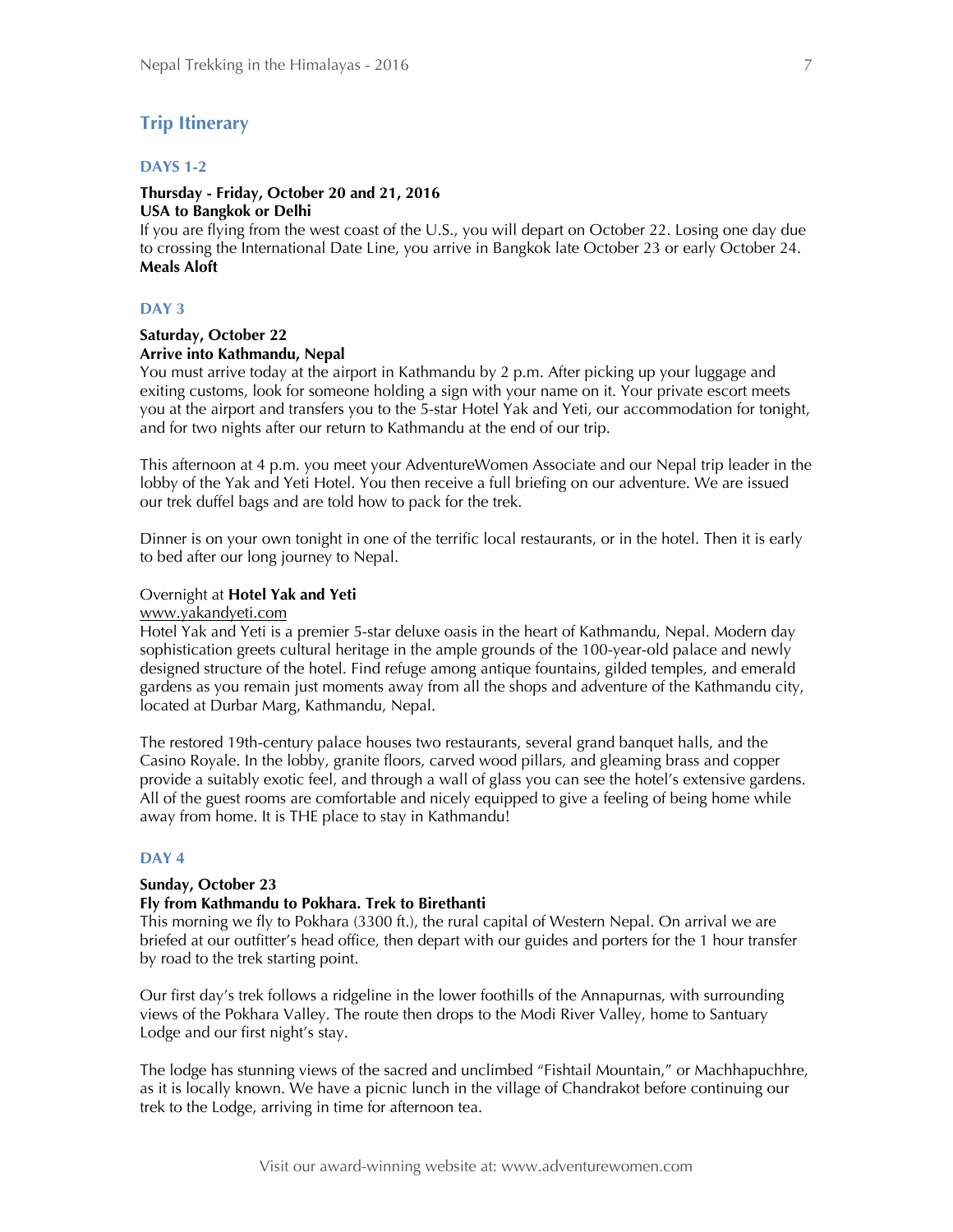#### Trekking time 4 hours. **Breakfast, Lunch, Dinner**

#### Overnight at **Sanctuary Lodge**

Set in lush surroundings with colorful flower gardens and the river nearby, the Sanctuary Lodge has twin bedrooms, solar heated showers, and Western toilet facilities. There is also a central reception and dining area with a fireplace, comfortable chairs, books, and magazines.

#### **DAY 5**

#### **Monday, October 24**

#### **Trek from Birethanti to Ghandruk**

After breakfast we leave Sanctuary Lodge and walk through outlying farms along the Modi River Valley. After an hour of easy walking, we begin to climb out of the valley and up towards the mountains. Snacks are provided en-route. The trail passes through small hamlets, terraced rice fields, and forests. We arrive in the afternoon at the Himalaya Lodge in Ghandruk (6,600 feet) where we enjoy a late lunch while oogling the spectacular close-up views of the surrounding mountains.

Time to freshen up and take a hot shower, change from our hiking clothes, and enjoy the evening Annapurna panorama before dinner.

Trekking time 5-6 hours. **Breakfast, Lunch, Dinner**

#### Overnight at **Himalaya Lodge**

From the garden of the lodge, some of the highest peaks in the world can be seen in their snowcapped glory. The lodge is centered around a 150-year-old traditional Gurung village house, which now serves as the dining room and main reception area. New bedrooms with covered verandahs, solar heated showers, and western toilet facilities have been added to this traditional house.

#### **DAY 6**

#### **Tuesday, October 25 Ghandruk**

Today we have a free morning to explore the mountain village of Ghandruk, a major recruitment center for the famous Gurkha soldiers. We meet and talk with the women of Ghandruk, who maintain a local industry weaving traditional Nepalese rugs.

This afternoon you may choose an optional walk to an altitude of 7,500 feet, or relax in the beautiful garden area of the lodge. Lunch and dinner are at the Himalaya Lodge today.

#### **Breakfast, Lunch, Dinner**

#### Overnight at **Himalaya Lodge**

#### **DAY 7**

#### **Wednesday, October 26 Ghandruk to Birethanti**

After breakfast we depart the Himalaya Lodge and return to Birethanti via the village of Kimche, about midway through our trek. Our hike of approximately 3 hours brings us back to Sanctuary Lodge in time for lunch. For the afternoon, we can relax by the river or in the landscaped gardens from which the magnificent 23,000-foot Machapuchare can be viewed. Or join an optional guided hike to a nearby waterfall.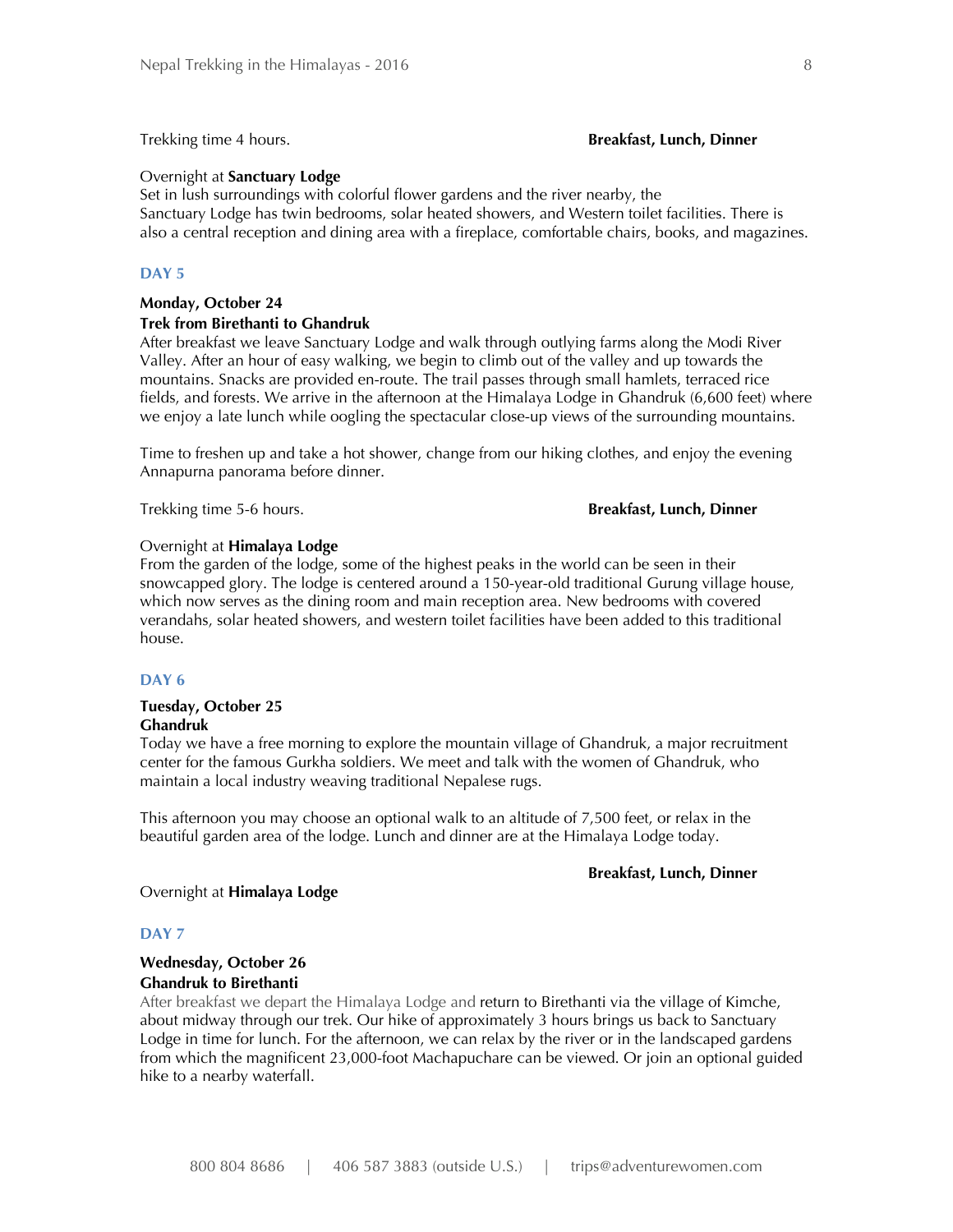Trekking time 3 hours. **Breakfast, Lunch, Dinner**

Overnight at **Sanctuary Lodge**

#### **DAY 8**

#### **Thursday, October 27 Birethanti to Gurung Lodge, Majgaun**

After breakfast, we leave the Sanctuary Lodge and follow the Modi River until arriving at a cable bridge about 20 minutes up river. After crossing the bridge, we ascend partly on well-paved steps and partly on switch-backs, until reaching the welcome sign of the Gurung Lodge after about 2 hours. We spend the rest of the day exploring the nearby picturesque villages of Majgaun and Patleket. There will also be a visit to the school and the school children will visit the lodge and perform a number of local dances and songs typical of the region.

#### Trekking time 2 hours. **Breakfast, Lunch, Dinner**

#### Overnight at **Gurung Lodge**

The Gurung Lodge is built along the lines of a traditional Nepalese village. Every room has antique carved windows and spectacular views of the surrounding valley and mountains.

#### **DAY 9**

#### **Friday, October 28**

#### **Gurung Lodge via Chandrakot and Lumle, and on to Pokhara**

Today is a busy day! After early morning tea and coffee served on your verandah, you have the opportunity to photograph the stunning scenery of the Annapurnas from several different locations around the Lodge.

After breakfast, we say farewell to the ever-attentive Gurung Lodge staff, and begin our trek back to the village of Chandrakot (5200 ft.), walking through forests with surrounding views of the valley and mountains. A half hour later we arrive at the village of Lumle, situated at 5300 ft., where a vehicle is waiting to transfer us to Pokhara and the Mt Kailish Hotel, just a one hour ride.

We arrive in Pokhara in time for lunch. This afternoon is free to wander among the shops on the lakeside or take a row boat out on the lake.

Pokhara is a remarkable place of natural beauty situated at an altitude of 827m from the sea level, 200 km from Kathmandu valley. The city has several beautiful lakes and offers stunning anatomic views of Himalayan peaks. The serenity of lakes and the magnificence of the Himalayas rising behind them create an ambiance of peace and magic. So today the city has not only become the starting point for most popular trekking and rafting destinations but also a place to relax and enjoy the beauty of nature. Paragliding and fishing have also become popular in Pokhara.

Once at the Mount Kailash Resort Hotel in Pokhara, your extra raft and Chitwan luggage (which you left in Pokhara before your trek departure) is waiting for you, to pack for tomorrow's departure. Our tour leader provides us with waterproof bags. All items for our 2 night raft trip are carried in the raft in these waterproof bags. The boats also have watertight drums to keep cameras, sun screen, and any other small items you may need during the day. The remainder of your luggage/clothes for Chitwan is transported in a vehicle to the raft finish point. Dinner is at a colorful local restaurant.

#### Trekking time 2 hours. **Breakfast, Lunch, Dinner**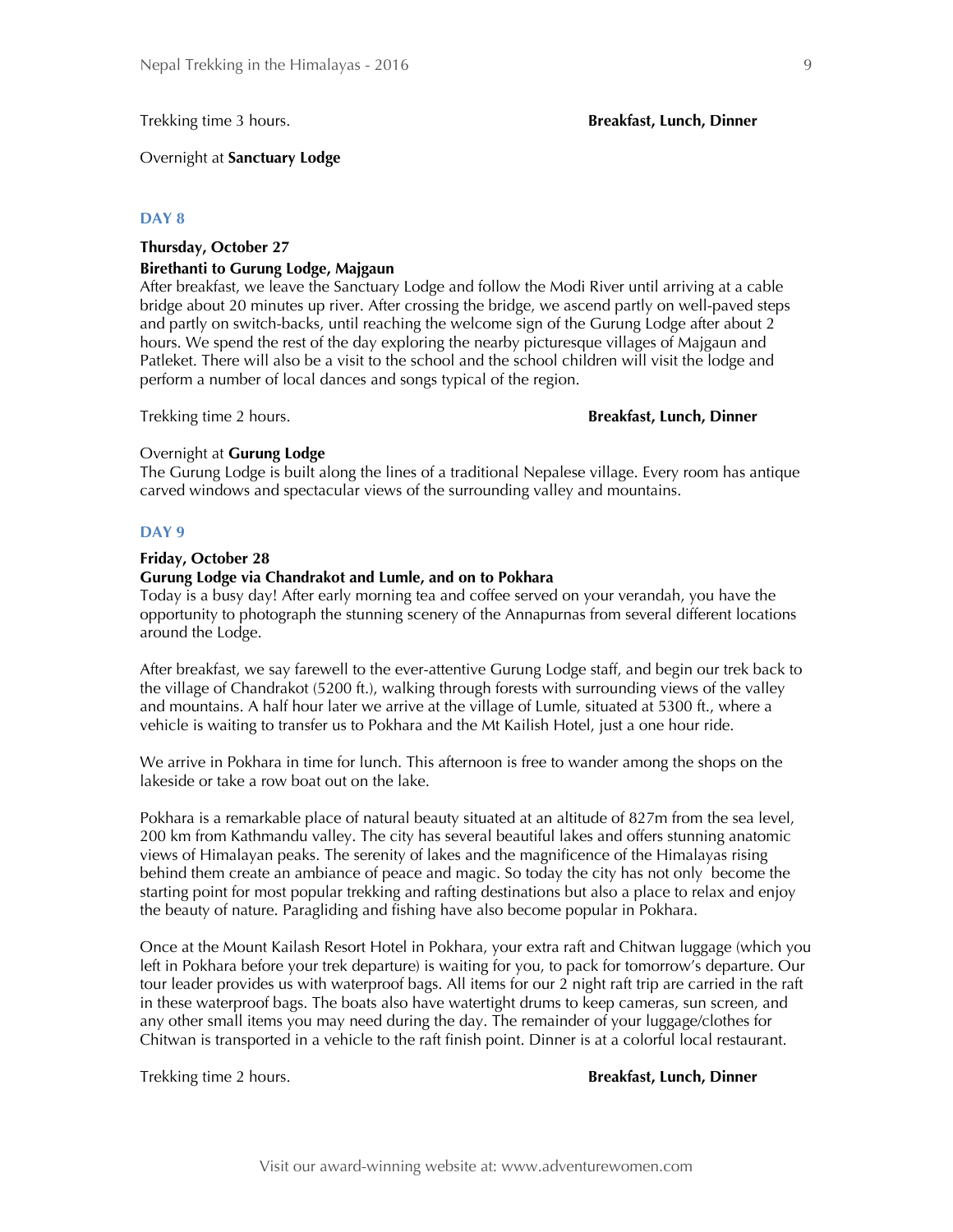#### Overnight at **Mount Kailash Resort Hotel**

#### www.mountkailashresort.com

Mount Kailash Resort is a newly built luxury hotel with all modern amenities. It is located in the heart of the Pokhara Valley beside Lake Fewa, close to the airport and colorful bazaars, and surrounded by the mighty Himalayan peaks of the Annapurna Range. It is a relaxing and tranquil place to stay tonight at the completion of our trek.

### **DAY 10**

#### **Saturday, October 29**

#### **Pokhara to the Riverbank Safari Camp**

After a leisurely breakfast we leave the Mount Kailish Hotel for our 2 day raft trip on the Seti River. From Pokhara, it is a 1½ hour journey through scenic countryside. Upon our arrival at Damauli, our starting point on the river, we are met by our experienced boat crew, who give us a full briefing prior to launch.

The Seti River (elevation 1,000 ft) has no road access, so the river and surrounding valley remains pristine. Floating down the Seti gives us a chance to see village life along the banks as well as the abundant variety of birds. On the way to camp, we stop for a picnic lunch on a sandy beach. Today, there are 2 small rapids of no more than grade 2 (about 165 ft long). The remainder of the trip is very much a float experience, all the way to our river camp.

Rafting time is about 3 hours, depending on water levels. **Breakfast, Lunch, Dinner**

#### Overnight at **Seti River Camp**

Accommodation at the camp is in comfortable safari-style tents, each with its own changing room, veranda, and attached bathroom with western-style toilets and hot showers. Tents are set up so they have fabulous views of the river. The camp is fully-staffed, with a central dining room that provides a veritable feast at each meal. The surrounding countryside is truly magnificent.

#### **DAY 11**

# **Sunday, October 30 Layover Day at Seti River Camp**

Today is just for relaxing at this beautiful, lush camp on the river. There are "treehouses" you can sit in and read a book. Or, you can choose to take a hike to one of the nearby villages. Many women from our past trips have found this to be a wonderful hike to the village of Darampani, about 2 hours above the river camp. Since no other trek companies hike to this village, it still remains quite untouched by tourism. 45 minutes above the village there is a spectacular viewpoint where you can see the entire Annapurna as well as the Manaslu Range of mountains.

#### **Breakfast, Lunch, Dinner**

#### Overnight at **Seti River Camp**

#### **DAY 12**

#### **Monday, October 31**

#### **On the River to Kasara Resort and Royal Chitwan National Park**

We spend this morning rafting and then journey by vehicle for 1<sup>1</sup>/<sub>2</sub> hours to Royal Chitwan National Park. Our trip takes us through very interesting countryside and we eat a picnic lunch on our way.

For the next two nights we stay at the Kasara Resort, in the Terai area of Nepal, adjacent to Royal Chitwan National Park, a UNESCO World Heritage site. The essence of Kasara's design is a blend of simple luxury in a lush and natural jungle environment. Kasara offers comfortably appointed rooms,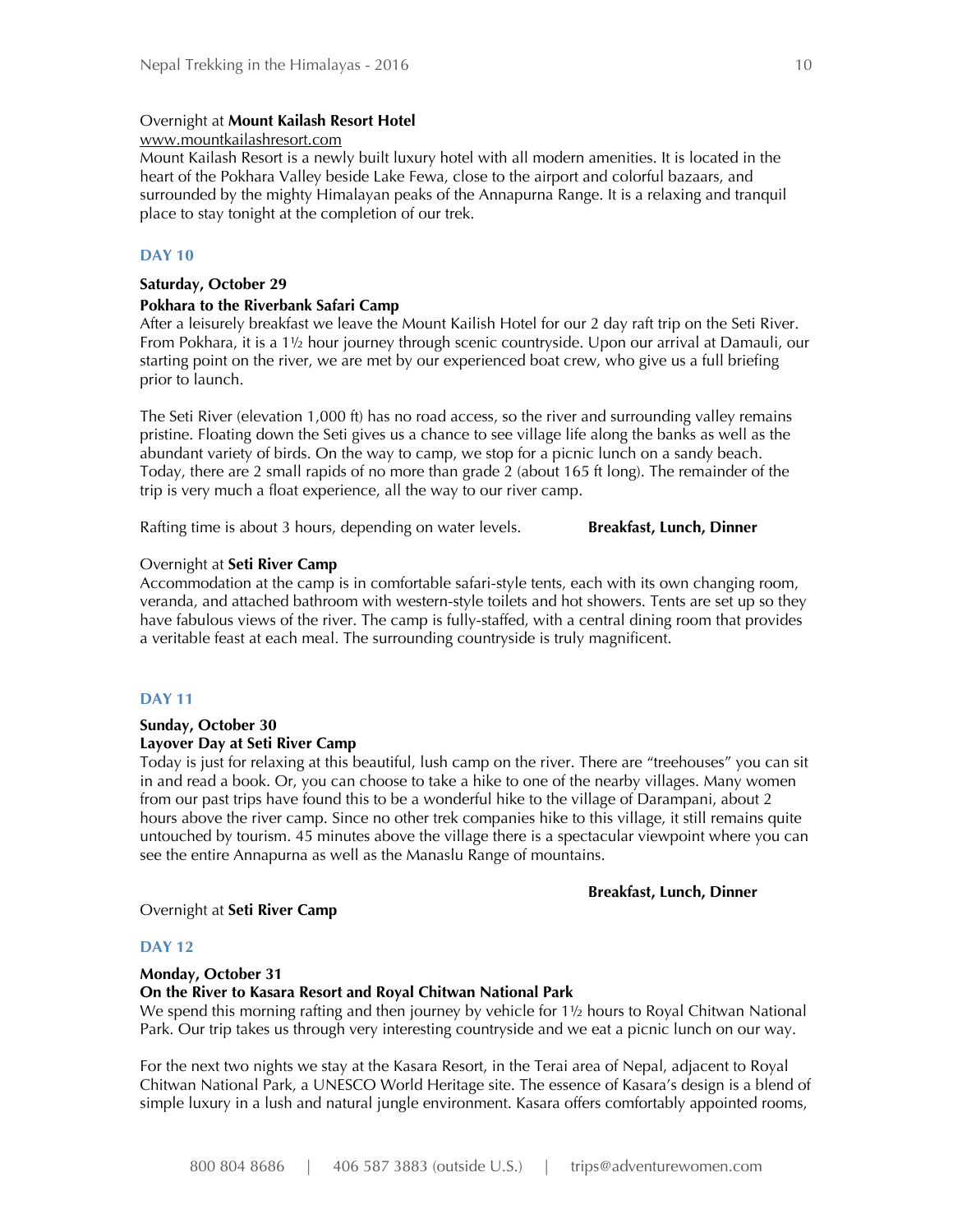carefully prepared fresh food, a range of healthy activities in a tranquil and inspiring environment, and meaningful interaction with the local culture.

The rich wildlife of Chitwan has been famous for centuries, and for the next two days we view wildlife from canoes, jeeps, and from the backs of elephants, who take us on safari through the towering grasslands in search of animals. Royal Bengal tiger, leopard, Greater One-Horned rhinoceros, gaur, four kinds of deer, two species of monkey, two types of crocodile, and 450 different species of birds all live in the park, adding color and music to the biological symphony in the jungle.

From the peace and tranquility of Kasara Resort, walks (escorted by trained naturalists) are an opportunity to enjoy the remote jungle. In addition, bird watching, jungle treks, wildlife viewing, and photography allow us to experience the wildlife on an intimate basis.

#### **Breakfast, Lunch, Dinner**

Overnight at **Kasara Resort** Head Office P.O. Box: 3124, Baluwatar, Kathmandu, Nepal Telephone: 977 1 4437571 | 977 1 4438570 www.kasararesort.com

Accommodations at Kasara Resort are in air-conditioned, twin-bedded, spacious rooms, each with en suite private bathrooms. There is a swimming pool at the resort. Each room comes with a private water-garden courtyard, a private garden, an indoor-outdoor bathroom space, and a sun deck. The resort's proximity to the national park ensures a close interaction with the nature and the community forests of Chitwan.

#### **DAY 13**

# **Tuesday, November 1 Exploration of Chitwan**

Today we have a full day of exploring the park and jungle. This is a day to immerse yourself in this natural tropical environment. We'll ride elephants in search of game. The elephants provide the only practical means of transport into the area because the grass is too thick and too tall for exploring on foot. The elephant is the king of beasts in the Asian jungle and our elephants and guide are trained to find tigers and hold ground should any confrontation occur. Rhino are also often found around the camp. Naturalists will lead guided nature walks, and you have a choice of other activities throughout the day.

#### **Breakfast, Lunch, Dinner**

Overnight at **Kasara Resort**

#### **DAY 14**

#### **Wednesday, November 2 Chitwan to Kathmandu**

After a final morning of game viewing and breakfast at camp, we are transferred to the air field for our short flight back to Kathmandu. While waiting for our flight, lunch is supplied. Upon arrival in Kathmandu we are met at the airport and on our way back into the city, we are taken on a special tour of the exceptional Buddhist Complex of Boudhanath.

After visiting the Stupa, the largest in Nepal, there is free time for shopping (a favorite pastime of all AdventureWomen!) in this marvelous city of bargains.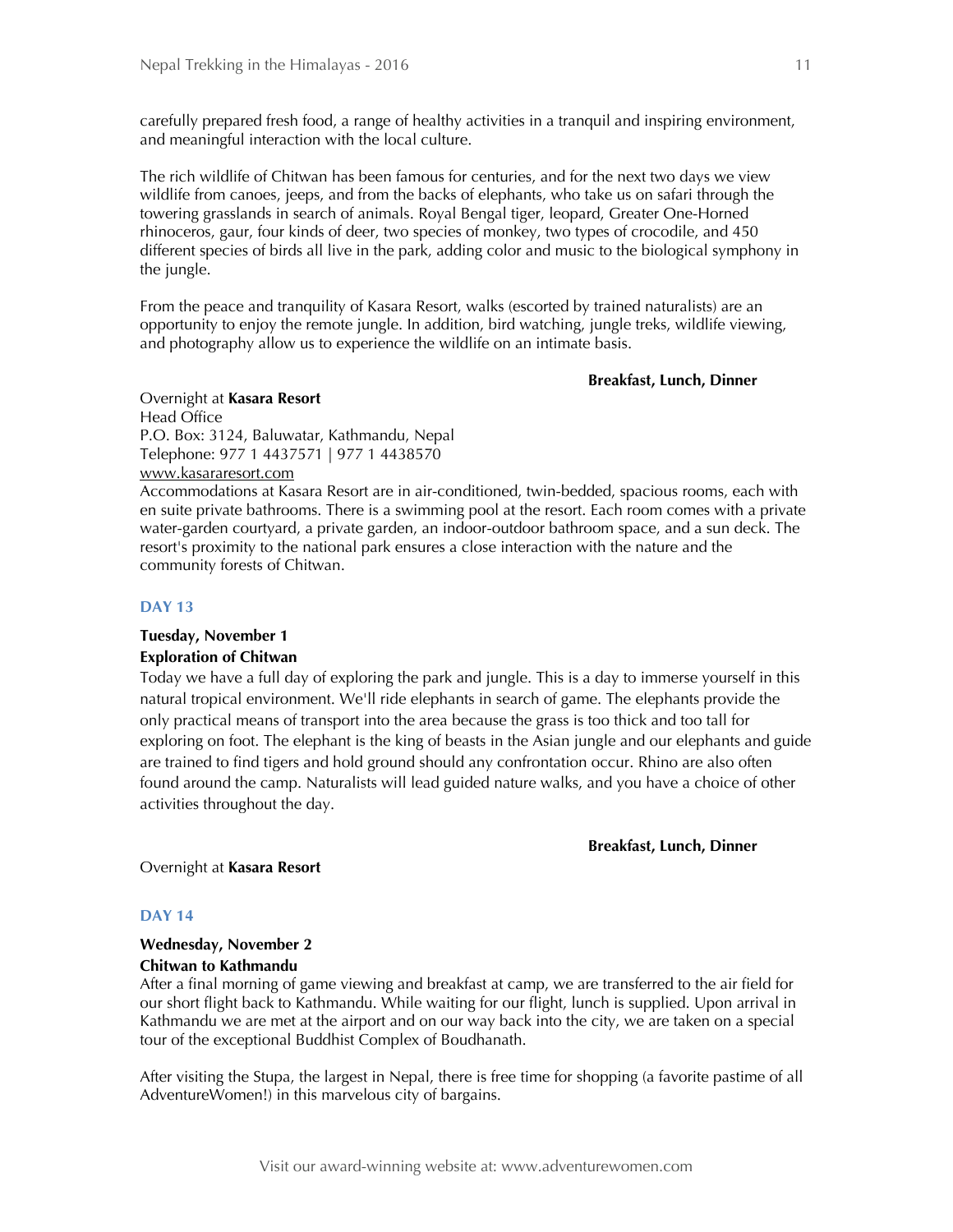Late afternoon we are transferred to the 5-star Yak and Yeti Hotel, where we stay for the next 2 nights.

Dinner is on our own tonight in one of the terrific local restaurants.

#### **Breakfast, Lunch**

### Overnight at **Hotel Yak and Yeti**

# **DAY 15**

# **Thursday, November 3 Kathmandu**

This morning there may be time for those who made their reservations for the early morning (optional) flightseeing trip to view Mt. Everest (weather dependent). After lunch we enjoy a half-day guided sightseeing trip to the ancient city of Bhaktapur. The rest of the afternoon is free for shopping and exploring.

Our fun Farewell Dinner this evening is at a local restaurant close to our hotel.

#### **Breakfast, Dinner**

#### Overnight at **Hotel Yak and Yeti**

#### **DAY 16**

# **Friday, November 4**

**Depart from Kathmandu**

Our morning is free for further exploration, shopping, or cultural wanderings in Kathmandu. Based on departure times, you are transferred back to the airport for departing flights.

#### **Breakfast Breakfast**

# **Food and Water**

Unboiled water is NOT safe to drink anywhere in Nepal. Most hotels provide a pitcher of purified drinking water in each room; when in doubt, stick with bottled drinks. Local mineral water is perfectly safe to drink, or you can treat your own water with purification tablets. Ice must be avoided. While on trek, our porters carry plenty of purified water for each of us. And remember not to brush your teeth with untreated water! Uncooked vegetables are also not safe to consume, unless properly treated by soaking in a solution of iodine. Always peel your fruit.

# **Climate**

Temperatures tend to be quite cool in the mornings and evenings, and then warm up at midday due to the strong direct sunlight at high altitudes. The Terai Plain, where Chitwan National Park is located, is about 3,000 feet lower in altitude than Kathmandu and is therefore consistently warmer than the rest of Nepal. Climatically, the country ranges from subtropical to temperate and alpine. During mid-October through November we should have clear skies with warm to hot weather during the day and cool temperatures in the evenings. Temperatures steadily decrease during these months. Highs are in the low 80s F, lows in the mid-40s F. In the Terai, highs are in the mid-80s and lows in the high-60s.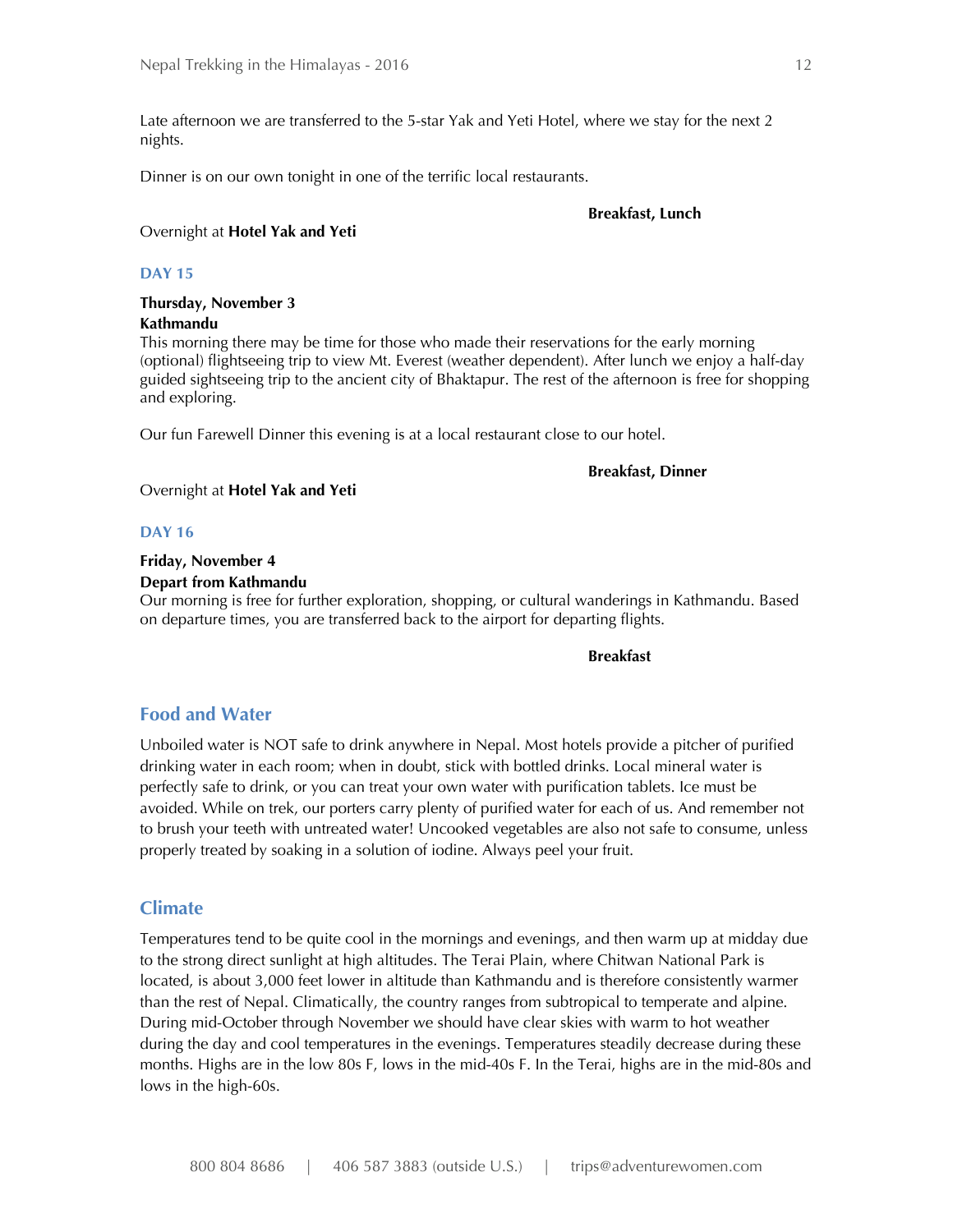# **Electrical**

Nepal uses 220-240 Volts with Indian and Europlug primary socket types (round 2 or 3 prong). A converter may be needed to charge larger devices. Some places do accept US plug types. So bring everything and be prepared.

# **What to Bring**

# Baggage

We suggest that you use your own personal daypack as your carry-on bag during your flights to Nepal. In addition to your passport, money, credit cards, and airline tickets, your daypack should contain all essential personal items: toiletries, medications, one set of trek clothing, camera, film (or memory cards). You should wear (or carry in your carry-on bag) your hiking boots on the plane.

# How to pack for this trip, and what is supplied

- Suitcase or duffel with wheels: You should bring everything you need for the entire trip in a suitcase or duffel with wheels: Your suitcase with extra, clean, clothes will be stored at the Yak and Yeti Hotel in Kathmandu while on trek, and will be available to you only when you return to Kathmandu after the trek, the raft trip, and your stay in Chitwan. Please make your own arrangements to leave your suitcase with the Bell Captain at the Yak and Yeti Hotel.
- **Personal daypack:** Use your daypack as your carry-on bag to Nepal and to carry while on the entire trip. In your daypack you should carry your camera, rain gear, sunscreen, some water (the porters carry the main supply), and personal items. If you do NOT bring your own daypack, you can use one that our outfitter supplies. However, if you have a personal daypack that you find very comfortable to wear and carry (and has a comfortable waist strap, so it doesn't put pressure on your shoulders), then you should bring our own.
- Trek Duffel Bag #1 (supplied): On your first night in Kathmandu, you will be provided with the loan of a trek duffel bag. In this bag you will pack all your clothing, personal items, and supplies for the duration of the 5 night lodge trek, and also your clothes for the raft and Chitwan portion of the trip. This is the easiest duffel for the porters to carry. It measures approximately 12" X 12" X 28". If you can't fit all of this in the trek duffel bag, then please use your personal day pack to also put some of these things into for travel to Pokhara, where our trek begins.
- Trek Duffel Bag #2 (supplied): On arrival in Pokhara, you will be supplied/loaned another duffel bag  $\#2$  (same size as your trek duffel bag  $\#1$ ) and you can transfer your clothes for the raft and Chitwan portion of the trip into this bag. It will be left in Pokhara and waiting for you there on your return from your 5 day trek. You will then take this with you for the raft and Chitwan portions of the trip.

# Personal Items

- Passport make sure it is valid for at least 3 months after returning from our trip, and has 2 blank visa pages.
- 6 extra passport photos: 2 for visas on arrival, 2 to use for obtaining your trek permit in Nepal, and 2 extras (in case of lost or stolen passport/visa).
- Watch and/or small travel alarm clock.
- Small flashlight with extra batteries and bulb.
- Sunglasses (90% 100% ultraviolet and some infrared protection) and case.
- Contact lenses, cleaner, saline solution, extra eyeglasses with safety band.
- Money belt.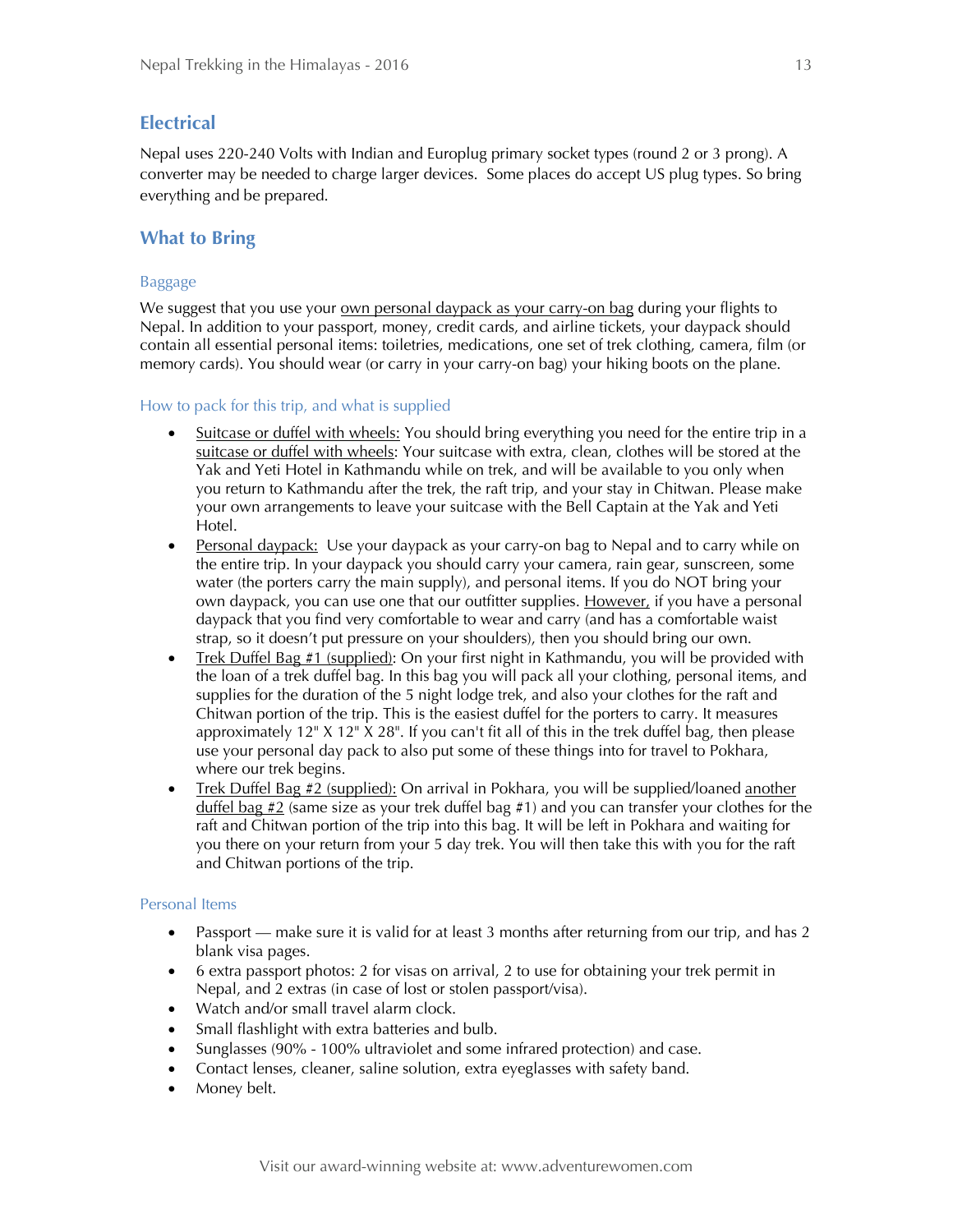- Cash, credit cards, ATM card. VISA and Mastercard are accepted in Nepal, but be aware that credit cards are only accepted in larger hotels and shops.
- Address book, writing paper, journal, pen/pencil.
- Personal day pack (also serves as an airline carry-on bag).
- Water bottle. We recommend the 22 oz. Nalgene Everyday OTG Tritan Bottle. Made of Eastman Tritan™ copolyester, the bottle is completely BPA-free. Tritan™ copolyester provides excellent impact resistance and is suitable for both warm and cold beverages. Water bottles are provided on trek, but you may want to have your own for water on your airplane flights.
- Locks for your suitcase and duffel bag (when they are left in Kathmandu at the Yak and Yeti Hotel).
- Ziploc-type bags (at least a dozen, of various sizes) for packing shampoo or other liquids, or for wet, dirty washcloths/clothes.
- Personal toiletries in small leak-proof bottles.
- Biodegradable bar soap (can double as laundry soap).
- Washcloth (sometimes not supplied).
- Tampons or sanitary napkin supply.
- Thread, needles, safety pins for minor repairs.
- Insect repellent (with Deet).
- Wash & Dries or other antiseptic wipes/hand sanitizer.
- Your favorite snacks for a "pick-me-up" during the day.
- Earplugs. We recommend Mack's Pillow Soft Whitle Moldable Silicone Snore Proof Earplugs, which you can buy at most drug stores, or at www.earplugstore.com. Good to 22 decibels!

### Clothing

 Hiking boots, well broken-in. Please do not buy heavy, leather boots as there are numerous, medium-weight, high-quality hiking boots on the market. Asolo, Garmont, Merrell, Vasque, and other makes are widely available and designed especially for women. Since they are waterproof, Gore-tex boots, although a bit more expensive, are our first choice. Other boots should be waterproofed with one of the excellent waterproofing products available such as Nikwax. Make sure your boots fit properly and are well broken-in.

 **DUE TO WALKING UP AND DOWN ON UNEVEN, OLD STEPS FOR MUCH OF THE TRIP, IT IS IMPORTANT TO HAVE GOOD ANKLE SUPPORT. HENCE, BOOTS AND NOT HIKING SHOES.** 

- Pair of tennis shoes or slip-on shoes for relaxing in the evening. Crocs or other lightweight sandals (Merrell, Teva, Keen) are also ideal as they are lightweight to carry.
- 4-5 pairs polypropylene liner socks.
- 4-5 pairs thick, natural fiber walking socks.
- 5-6 pairs quick drying underwear. You will want to wash out bras and panties.
- 2-3 pairs comfortable, lightweight pants.
- 2 pairs long (hiking type) shorts. The locals do not appreciate short shorts. You may also consider wearing a lightweight skirt while trekking, as this is what the local women wear.
- One pair nicer pants or skirt for our hotel stay in Kathmandu. Nice, lightweight, wraparound skirts can be purchased in Nepal.
- 3-4 cotton bandannas for instant sweat bands and other uses to numerous to mention, some of which you never dreamed! Besides, it's an AdventureWomen tradition!
- Field shirts: 2 long-sleeved and 2 lightweight short-sleeved, and a few T-shirts.
- Sweatshirt, sweater, or lightweight polar fleece jacket.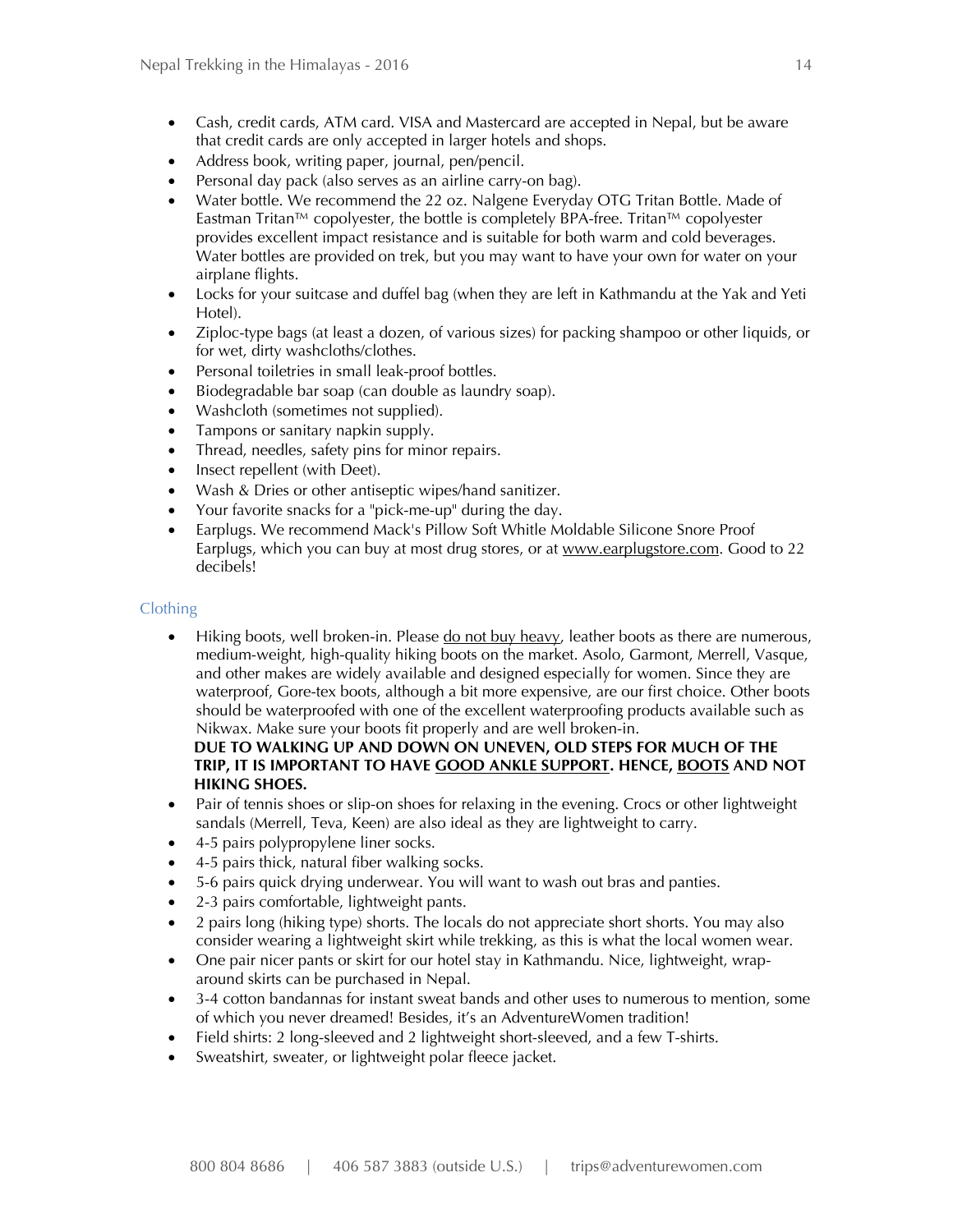- Rain gear is supplied for the trek, but you may want to bring your own rain gear—poncho or jacket. Your jacket may double as an outer shell or windbreaker jacket for cooler weather at higher elevations.
- Sleepwear.
- Your favorite sun hat.
- Swimsuit.
- Extra shoe or boot laces.

# For Our Raft Trip

 Teva, Merrell, Keen (or Crocs), or other sports sandals that can get wet and dry fast, and a pair of quick drying river shorts. Life jackets, helmets, and waterproof drums for your equipment are supplied.

# Personal First Aid Kit

- Regarding foot care: To prevent blisters, many hikers use moleskin. However, we recommend bringing a small roll of ordinary duct tape as an alternative. Applied when you feel a "hot spot" before the blister forms, duct tape reduces friction better than moleskin. If you develop a blister, Spenco "2nd Skin" is a very comforting necessity. Also bring foot powder for moisture absorption; cloth, not plastic Bandaids; about 10 individually wrapped alcohol pads; and a small tube of Neosporin or other antibiotic cream.
- Aspirin/ibuprofen, etc.
- Cold-symptom relief tablets, antihistamine, cough drops.
- Sun screen and lip balm with sunscreen.
- Tweezers.
- Ace bandage.
- Antibiotics.
- Prescription medicines in their original bottles.
- Acidophilus enzyme (available in capsules in health-food stores). This often helps your digestive system get in shape for "new" flora and fauna.
- Immodium, Lomotil, or similar anti-diarrhea medicine.
- Pepto-Bismol tablets and/or liquid in leak-proof bottle.
- Emergen-C. Good for higher altitudes, and some people swear they get fewer colds on airplanes if they take this during flights.

#### Camera Equipment

For many women, photography is a very large part of this trip. We suggest you bring the following:

 Digital camera, more memory cards and batteries than you think you need, battery charger, and adapter. Bring an adapter kit since multiple types of plugs are found in the country. Most digital cameras have a built in converter so you only need to bring an adapter. You can also purchase adapter plugs in Kathmandu.

#### The following items can be purchased in Nepal

- Maps.
- Language or guide books.
- Local snack foods.
- Wool hats and sweaters.
- Local-style clothing in all sizes.
- Trek clothes such as gortex jackets, fleece, and down jackets.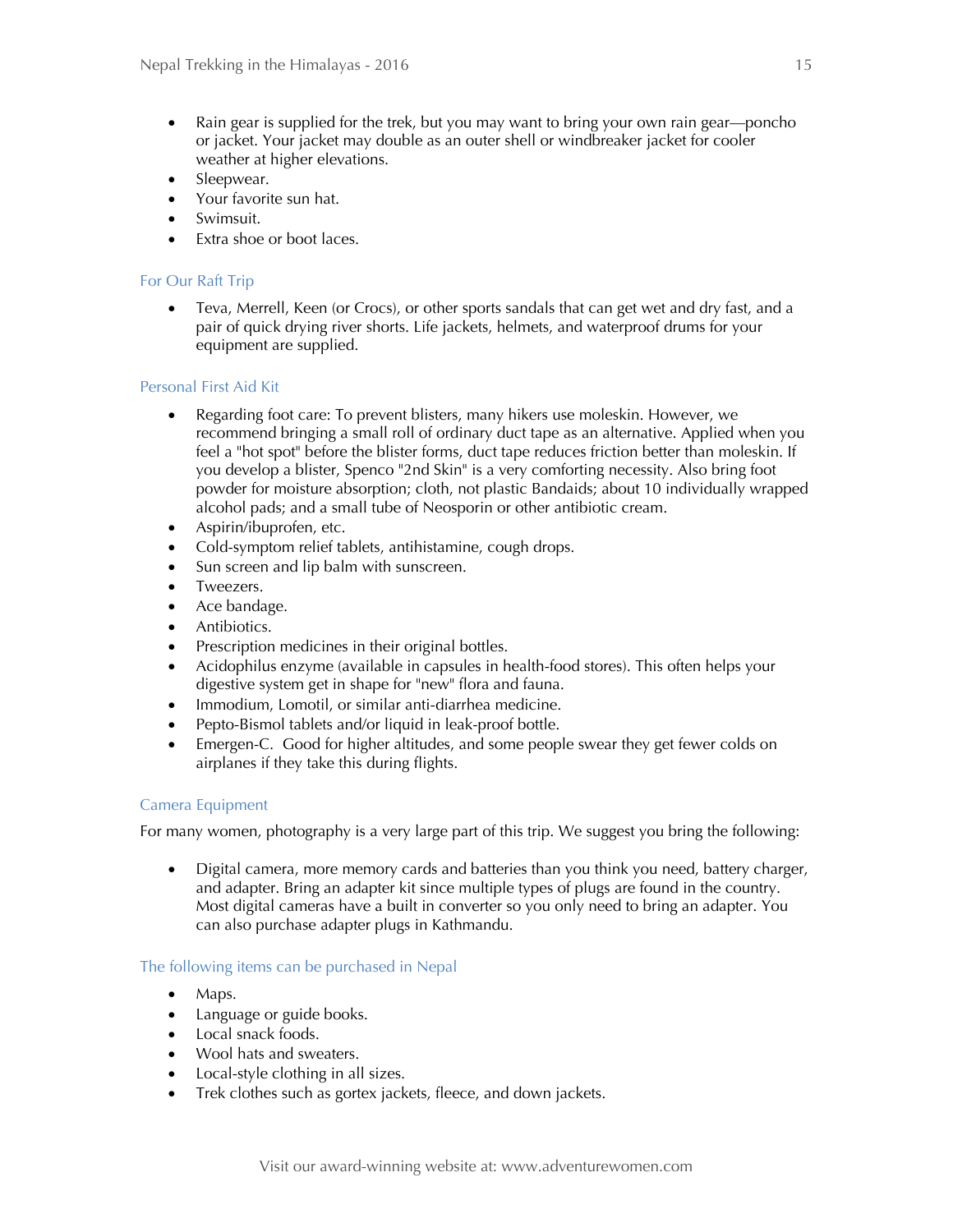- Western-style, all-cotton clothing, as well as cashmere and silk garments.
- Extra batteries.
- Post cards, stamps, and books in English.

# **Optional**

- Small, lightweight binoculars (yes!).
- Swiss Army knife or equivalent with scissors (for cutting duct tape or moleskin if you have blisters on trek). Make sure you pack this in your checked luggage, and don't have it in your carry-on.
- Walking stick. Although walking sticks are provided on the trek, if you have a favorite telescoping walking stick that packs into your suitcase easily, by all means bring it.
- Pictures of your house and family (Nepalese love to see this!)
- Reading material.
- Video camera (beware of video taxes).
- Guide books. For general information about Nepal, the *Nepal Insight Guide* (latest edition). For trekking information, the *Lonely Planet Trekking in the Nepal Himalaya* (eighth edition) guide.

# **Last Minute Reminders**

- Make photocopies of your airline tickets and the first two pages of your passport, and put them in different locations (suitcase, carry-on bag, etc.).
- Bring 2-3 extra passport size photos to use in emergencies.
- Your valuables should be insured for the duration of the trip, but better yet, leave them at home.
- Remove extra credit cards, driver's license, and personal items from wallet or purse.
- Make sure passport and airline tickets are valid and in the correct name.
- Check with airline to reconfirm reservations and departure time (most airlines want to hear directly from the client for confirmations).
- Please leave all valuable jewelry at home!!!

# Some Extra Items to Add to your "What to Pack" List

We think these items help make your long airline flights much more comfortable and even more bearable:

- Neck pillow Inflatable neck pillow for blissful support and deep sleep. For packing, it folds into itself. Self-sealing valve means nothing to close. Soft microfleece cover removes for washing.
- Sleep mask /Comfort eye shade Ultra lightweight and comfortable, the Comfort Eye Shade screens out light and distractions for a cozier flight. Ultra-soft micro fleece for comfort. Adjustable elastic strap for a perfect fit. Made of Molded Polyester Micro Fleece.
- Travel compression socks Reduce ankle and leg swelling and reduce the risk of deep vein thrombosis. These doctor-designed socks stimulate circulation through gradual compression that stops swelling and guards against (DVT). Made of coolmax®-lycra®-nylon. The TravelSox® cushion Walk Socks have extra-padded soles and are made of moisture wicking SoftPrim®.
- Noise canceling headphones Block out unwanted sounds of children crying and airplane engine drone, and/or enjoy great audio sound. Reduce distortion and increase perceived